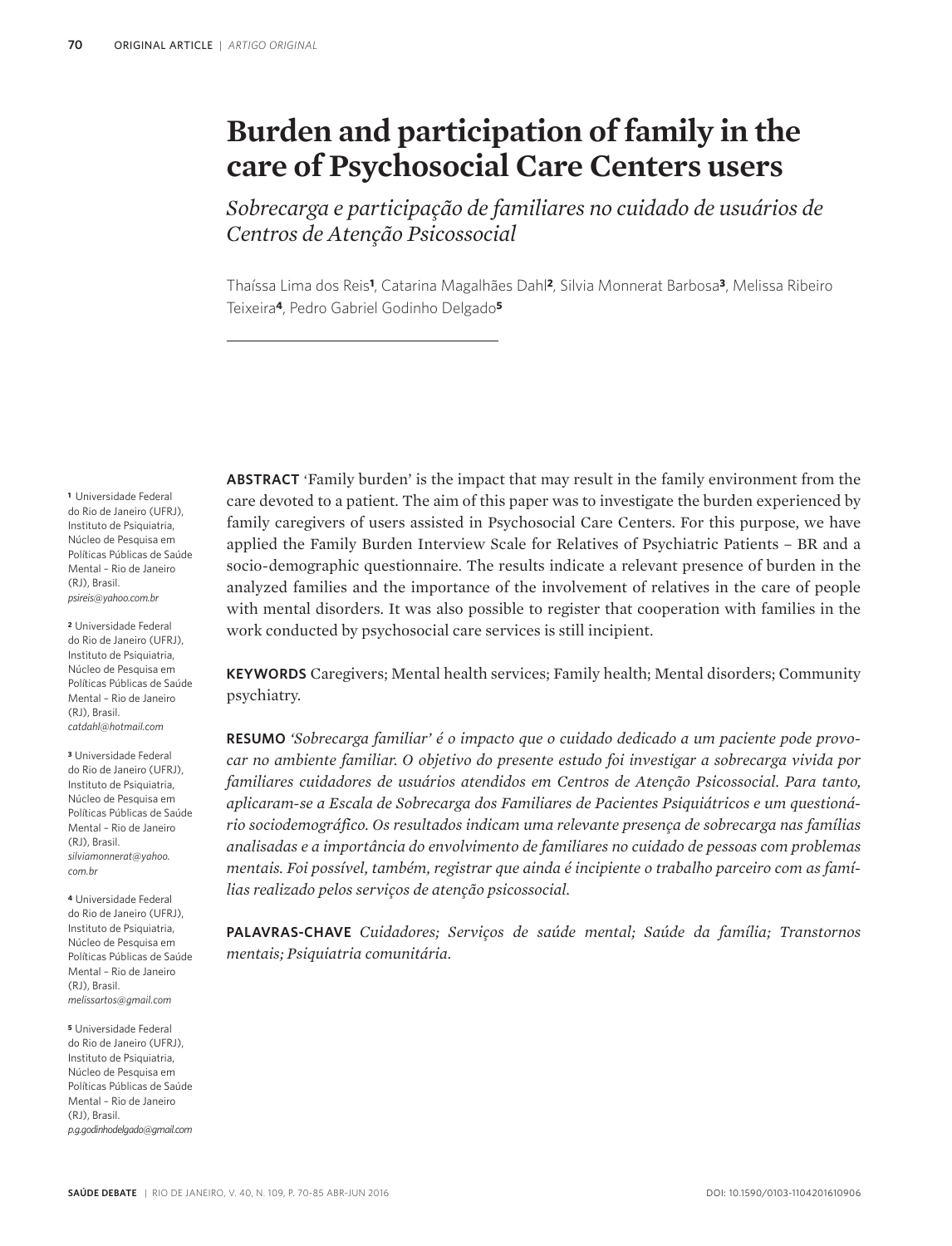### **Introduction**

Psychiatric treatment in patients with severe and persistent mental disorders in Brazil was during a long time undertaken in large hospitals and based on long-term hospitalization, generating the separation of the individual from his family's home and from society. According to Koga and Furegato (2002), the only time the patient had contact with relatives was during the sporadic visits or when discharged from hospital, which rarely happened.

With the movement that led to the Brazilian Mental Health System Reform and the implementation of the National Mental Health Policy (NMHP), both long-term institutionalization and the isolation of the patient from his/her relatives and social environment were criticized. The response to overcome this became one of the objectives of interventions that aim to change the asylum model into a community model. The current emphasis of public mental health is the constitution of a community care network that results in the social inclusion of patients in the community, enhancing his/ her care, and family and social bonds, thus sustaining the proposal of mental disorders treatment outside the psychiatric hospital institution.

This change made has presented extremely positive signs as to achieve humanized treatment, prioritizing psychosocial rehabilitation; nevertheless, it also revealed important challenges, especially regarding the position and role of relatives in the sustainability of the psychosocial project. The family that in the hospital centered model was placed in complete exteriority to the process of care, became directly involved in the daily care of the patient with mental disorder (DELGADO, 2014). The preparation, knowledge, and ability to give support to relatives, which are required from the community services, have not been sufficiently resolved to carry out the proposal of the new

NMHP (BANDEIRA: BARROSO, 2005). According to the directive of the Ministry of Health that establishes the operation of Psychosocial Care Centers (PCC) – strategic services of the care network – the assistance provided to the user includes family assistance and the development of community activities, aiming at the user's integration in the community and his/hers familial and social insertion. Nevertheless, those actions have not been satisfactorily developed in most of the services. Bandeira *et al.* (2011) state that the cooperation between health professionals and the family can bring about benefits to the user's treatment, resulting in a decrease of hospitalization, reduction of family conflicts, and lessening of the burden felt by caregivers.

In the community care model, often the family is taken by a feeling of abandonment in face of the anxiety for not knowing how to deal with the patient's routine, problematic behavior, administration of medicaments, and their own daily impasses produced by the experience of becoming ill. Studies have found evidence that when the family caregiver lives with the patient there is greater burden because of the increased daily tasks and assistance to be provided (ALMEIDA *et al.,* 2010). The term 'family burden' is related to the impact that the presence of the patient with mental disorder may cause to the family environment, presenting economic, practical and emotional aspects, especially regarding the relatives directly in charge of the user's care (SOUZA FILHO *et al.,* 2010). Mental health services are apparently still little effective regarding the thorough follow-up prosed by the mental health policy; in a certain way, this contributes to the family burden, since the relatives are in charge of the major daily support to the patient, dealing with anxieties and worries intrinsic to the care.

The study of the concept of burden starts from the distinction between two complementary dimensions: the objective burden and the subjective burden. The first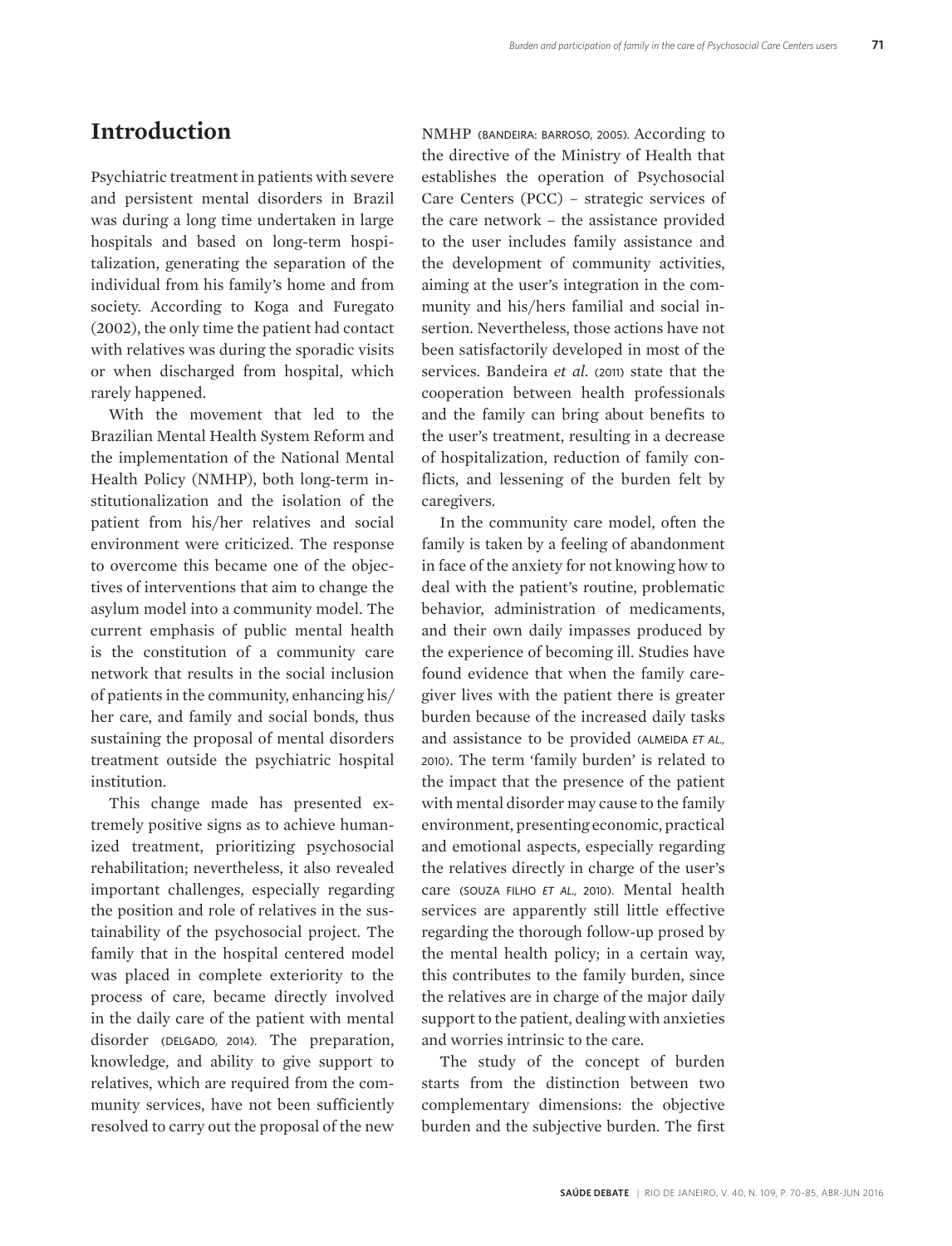dimension refers to the changes that may occur in the daily family routine, such as restrictions to social and professional life, financial burden, supervision of problematic behavior, among others, which result in forcing the caregiver to give up some life projects and objectives. The second dimension is related to emotional aspects intrinsic to the patient's care, such as worries, perceptions, negative feelings and several troubles that this activity may cause (BARROSO; BANDEIRA; NASCIMENTO, 2007).

The aim of this study is to examine the burden component felt by family caregivers of patients with severe and persistent mental disorders and the socio-demographic data of a sample of relatives who care for users of PCCs in Rio de Janeiro state, seeking to contribute to the mental health assistance in the state, based on the proposals of the Mental Health System Reform. For the purpose of this research, a tool that considers the two dimensions of burden (objective and subjective) and a socio-demographic questionnaire were used. This article is inserted in a broader research and extension project that is still being undertaken with the purpose of promoting the enhancement of family autonomy in the role of caregivers.

### **Method**

The study comprised 107 family caregivers of users under care in 19 PCCs of the public network of Rio de Janeiro state, including PCCs and Psychosocial Care Centers for Youth and Children (PCCYC), and not including Psychosocial Care Centers for Alcohol and Other Drugs (PCCAOD). The selection of family caregivers was based on their presence in gathering cycles, carried out after open calling at family meetings of the PCCs; therefore, recruitment was made by invitation to people present at the meetings of families of the services. The criteria for inclusion were: being a relative of a user under

follow-up in PCCs; accepting to participate in the burden research; and being older than 18 years of age.

Data collection was made with the utilization of two instruments. First, a sociodemographic standardized form prepared by the research team. The other tool was the Family Burden Interview Scale for Relatives of Psychiatric Patients – BR (FBIS-BR), elaborated by Tessler and Gamache (1994), and adapted and validated in Brazil by Bandeira *et al.* (2005).

The purpose of FBIS-BR is to make an assessment of two types of burden (objective and subjective); the scale has a set of 52 items, distributed in five subscales: (A) assistance to the patient in daily life; (B) supervision of problematic behavior: (C) financial expenses; (D) impact on the routine; and (E) worries about the patient. The objective burden is assessed by means of a Likert-type scale  $(1 = Not once; to 5 = every day)$ , in which the family caregiver answers in what frequency he/she performed some tasks related to the user's care, dealt with problematic behavior, and suffered changes in daily life. In the case of subjective burden, a Likert scale is also used, but with four points  $(1 = not at$ all; to 4 = very much), corresponding to the level of burden generated while providing assistance and to changes in his/her personal life; and also by scales of five points (1 = never; to 5 = always or almost always), for the frequency of worries and the weight of financial expenses with users. The tool also permits to measure the user's contribution to expenses and permanent changes occurred in the family caregiver's life. The questions are to be answered in relation to 30 days preceding the interview; there is only one item that assesses the past year.

Considering that the FBIS-BR scale has no established cut-off, the level of burden is estimated by considering the frequency (percentage) of answers in the two last points of the Likert scale for each of the subscales (BANDEIRA; CALZAVARA; VARELLA, 2005).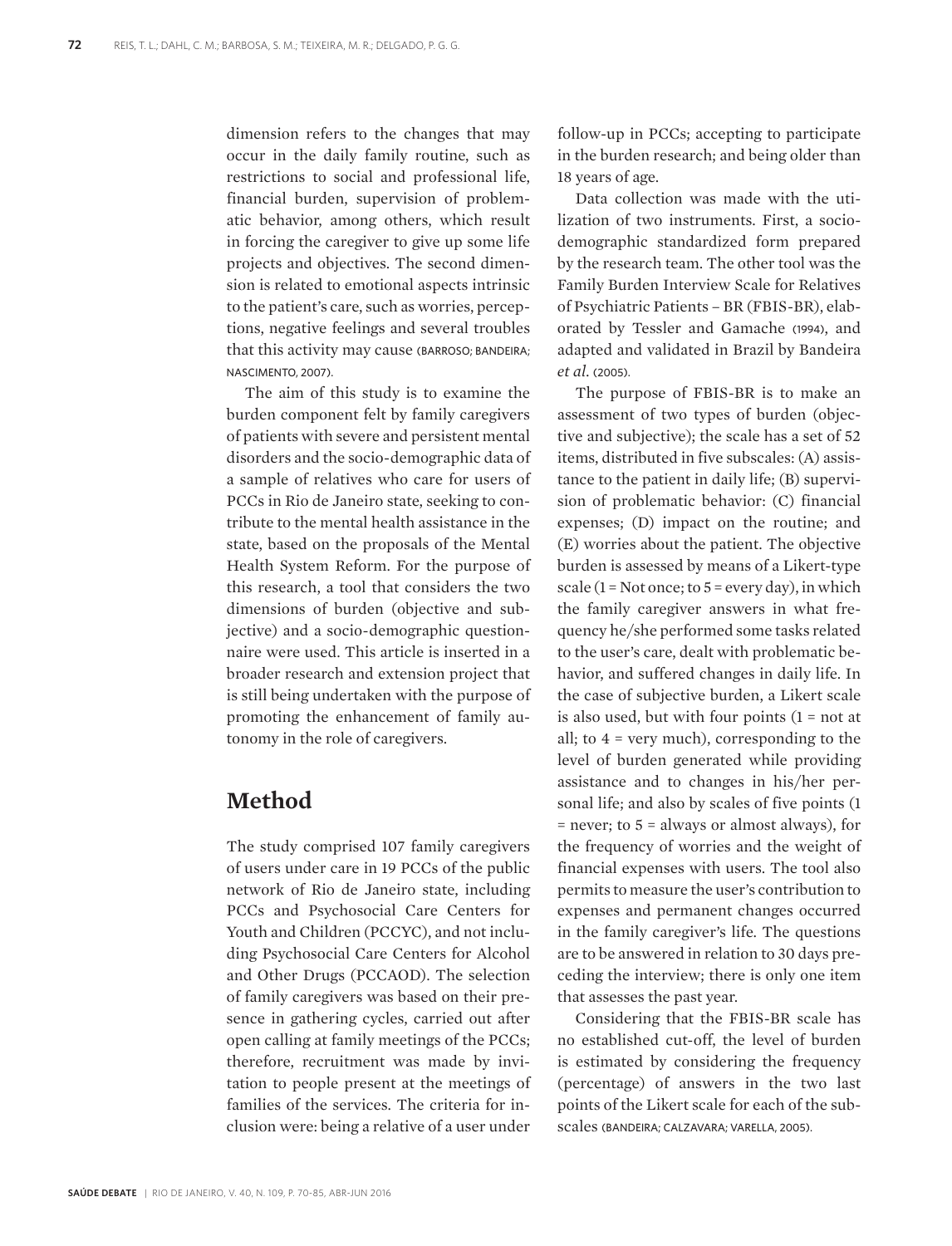The application of FBIS-BR scale and the socio-demographic questionnaire were presential, during individual interviews carried out by previously trained researchers.

 The analysis of the socio-demographic data and of the answers to FBIS-BR was not merely quantitative; the narrative collected during the application was also considered as illustrative regarding the context. The frequency of the answers to the items of FBIS-BR was analyzed, and the data found were confronted with the findings described in articles of the literature on the subject, to study the items that influenced the level of burden of family caregivers.

Those relatives were accordingly informed by Informed Consent Term on the research objectives and the guarantee of confidentiality and privacy of data. The project was submitted to the Research Ethics Committee of the institution and approved under number 15 – liv.4-11, CAAE 0044.0.249.000-11.

### **Results**

#### **Family characteristics**

The PCCs that took part in the research are responsible for several regions of Rio de Janeiro state. The distribution was made as follows: 33 family caregivers from PCCs in the municipality of Rio de Janeiro; 14 from PCCs in the municipality of Niterói; and 61 from the other municipalities of Rio de

Janeiro state. Among the family caregivers, 100 were connected to CPPs for adults and 8 to the CPPYC; one caregiver was connected to two PCCs due to being related to more than one user.

The majority of caregivers was female (80.00%) and married (46.73%). There was a prevalence of users' mothers (43.93%). Most caregivers were between 41 and 60 years old (62.62%). Regarding education, 14.01% had low education level (0 to 4 years of education); 32.71% had basic education (5 to 8 years of education); and 44.87% had 9 or more years of regular education.

Among the caregivers, 57.94% lived with the patient, mostly in owned residence (84.11%). Family income of the majority ranged from 01 to 04 minimum salaries (62.62%) and most families relied on the social benefit received by the patient (52.34%).

The presence of religious practice in the caregivers' life is significant, considering that only 6.54% declared having no religion: 58.88% declared being evangelic protestant/ pentecostal; 27.10% catholic; 2.80% spiritualist; and 4.67% did not answer. Religion is considered 'very important' to 75.70%.

Regarding the current working condition, 21.50% were retired and 36.45% had a regular job. Although informal work was significant among the respondents, 37.38% declared themselves as unemployed.

The socio-demographic characteristics of the sample of family caregivers are described on *table 1* in terms of absolute numbers and percentages.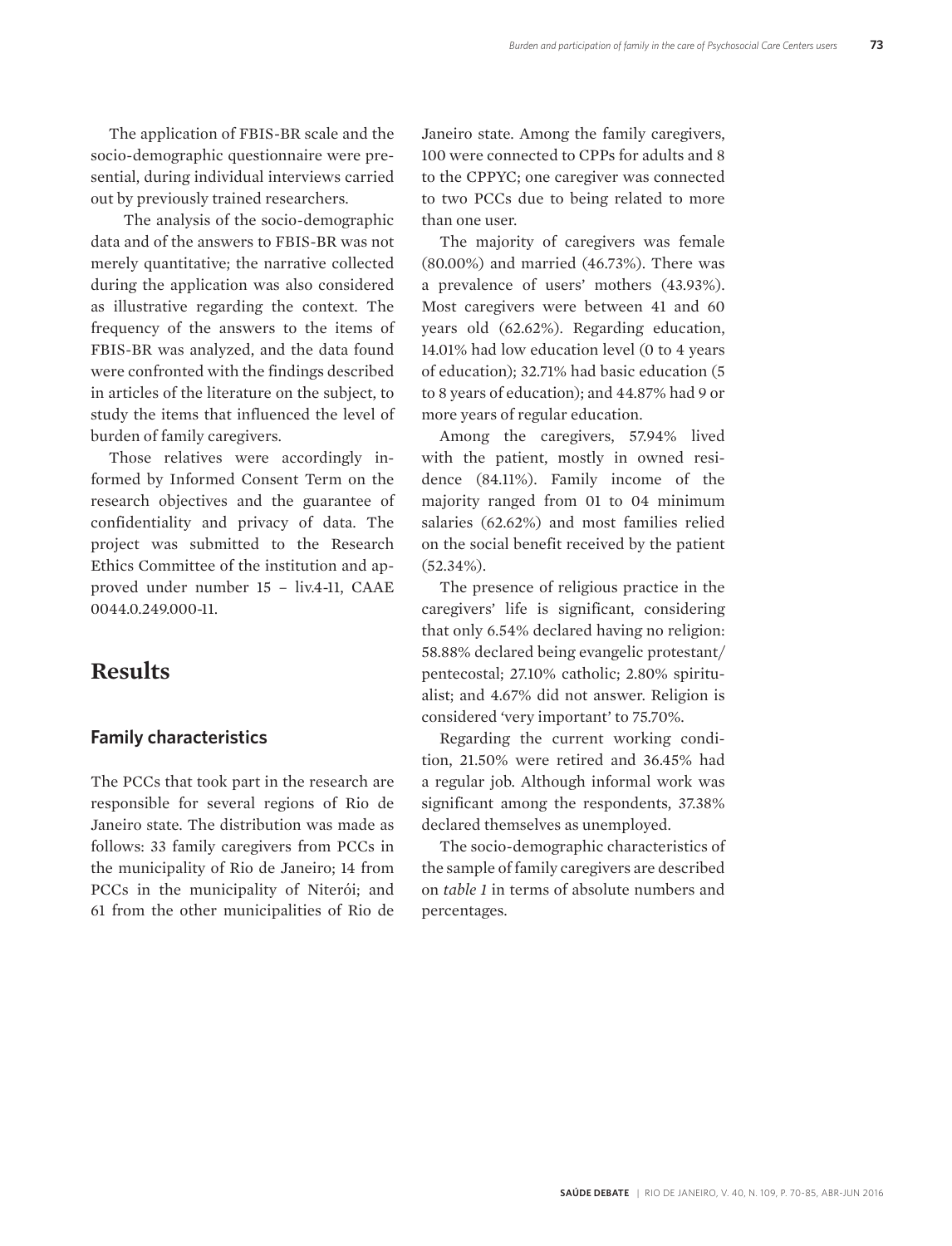| <b>Variables</b>    | Frequency                   |                           | $\%$  |
|---------------------|-----------------------------|---------------------------|-------|
| Gender              | Female                      | 86                        | 80,00 |
|                     | Male                        | 21                        | 20,00 |
|                     | 21-40 years                 | 8                         | 7,48  |
|                     | 41-60 years                 | 67                        | 62,62 |
| Age range           | 61-80 years                 | 31                        | 28,97 |
|                     | 81-100 years                | $\ensuremath{\mathsf{1}}$ | 0,93  |
|                     | Mother                      | 47                        | 43,93 |
|                     | Father                      | 11                        | 10,28 |
| Kinship status      | Sister or brother           | 33                        | 30,84 |
|                     | Daughter or son             | $\mathbf 1$               | 0,93  |
| Civil status        | Other                       | 15                        | 14,02 |
|                     | Married/living with someone | 50                        | 46,73 |
|                     | Widow/widower               | 21                        | 19,63 |
|                     | Single                      | 20                        | 18,69 |
|                     | Separated or divorced       | 16                        | 14,95 |
|                     | Illiterate                  | $\overline{3}$            | 2,80  |
|                     | 01 to 04 years              | 12                        | 11,21 |
|                     | 05 to 08 years              | 35                        | 32,71 |
|                     | 09 to 12 years              | 34                        | 31,78 |
| Education           | 13 to 16 years              | 10                        | 9,35  |
|                     | 17 or over                  | 4                         | 3,74  |
|                     | Doesn't know                | $\overline{2}$            | 1,87  |
|                     | Not answered                | 7                         | 6,54  |
|                     | Yes                         | 62                        | 57,94 |
| Living with patient | $\mathsf{No}$               | 28                        | 26,17 |
|                     | Not answered                | 17                        | 15,89 |
| Residence           | Own                         | 90                        | 84,11 |
|                     | Other kind                  | 15                        | 14,02 |
|                     | Not answered                | $\sqrt{2}$                | 1,87  |
|                     | No income                   | $\mathbf{1}$              | 0,93  |
| Family income       | Less than 1 minimum salary  | 23                        | 21,50 |
|                     |                             |                           |       |

Table 1. Socio-demographic characteristics of family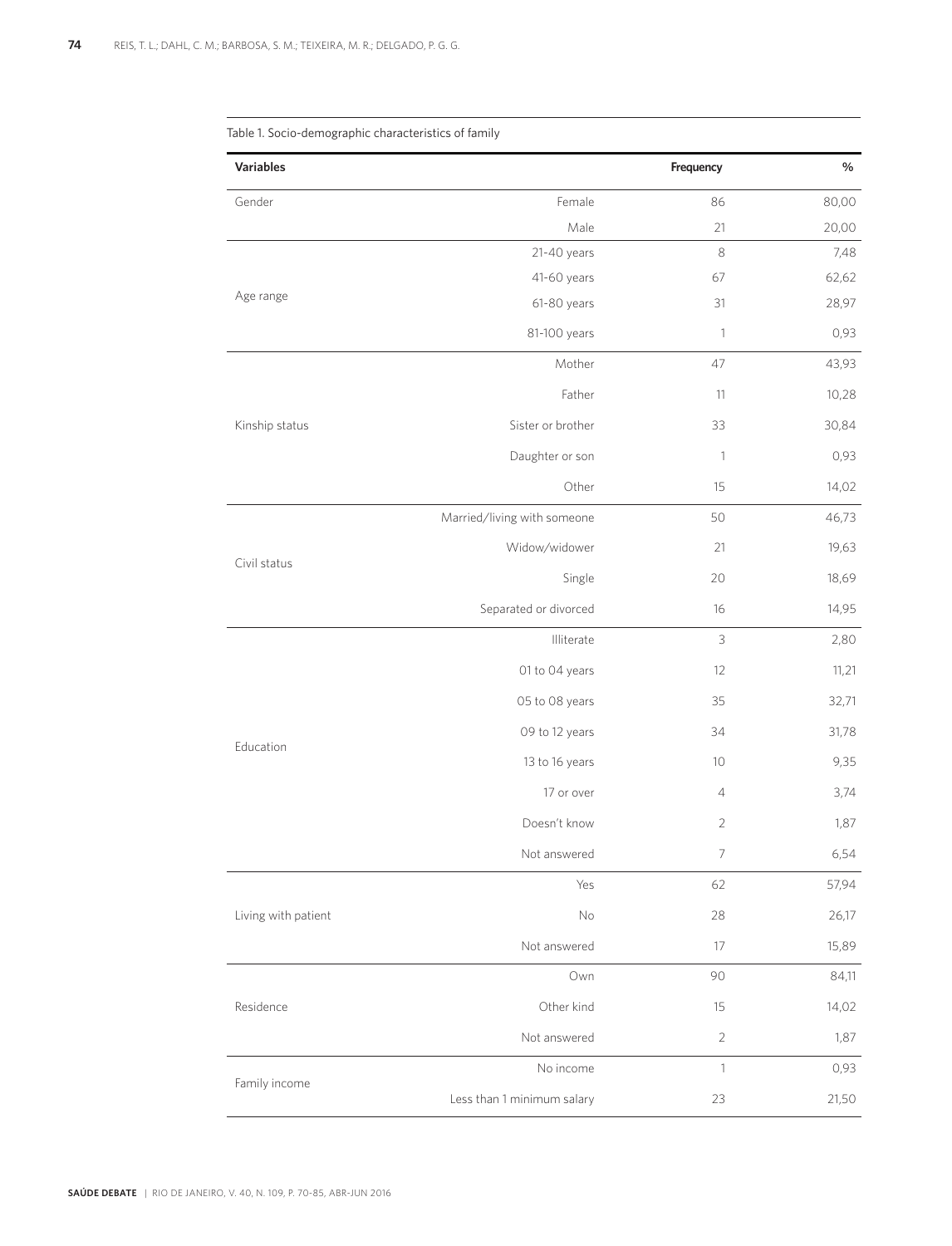| Table 1. (cont.)                                                               |                                                                                                                                                                                                                                                                                                                                                                                                                                                  |      |       |
|--------------------------------------------------------------------------------|--------------------------------------------------------------------------------------------------------------------------------------------------------------------------------------------------------------------------------------------------------------------------------------------------------------------------------------------------------------------------------------------------------------------------------------------------|------|-------|
|                                                                                | 01 to 02 minimum salaries                                                                                                                                                                                                                                                                                                                                                                                                                        | 28   | 26,17 |
| Family income                                                                  | 02 to 04 minimum salaries                                                                                                                                                                                                                                                                                                                                                                                                                        | 39   | 36,45 |
|                                                                                | Over 04 minimum salaries                                                                                                                                                                                                                                                                                                                                                                                                                         | 14   | 13,08 |
|                                                                                | Not answered                                                                                                                                                                                                                                                                                                                                                                                                                                     | 1    | 0,93  |
|                                                                                | Not known<br>$\mathbf{1}$<br>56<br>Receives<br>Does not receive<br>44<br>$\overline{7}$<br>Not answered<br>Retired<br>23<br>Employed<br>39<br>Unemployed<br>40<br>Not answered<br>5<br>Catholic<br>29<br>Evangelic protestant / Pentecostal<br>63<br>Spiritualist<br>3<br>No religion<br>7<br>Not answered<br>5<br>None<br>$\overline{2}$<br>Small<br>$\overline{2}$<br>Moderate<br>15<br>Very important<br>81<br>$\overline{7}$<br>Not answered | 0,93 |       |
|                                                                                |                                                                                                                                                                                                                                                                                                                                                                                                                                                  |      | 52,34 |
| Patient's benefit<br>Professional status<br>Religion<br>Importance of religion |                                                                                                                                                                                                                                                                                                                                                                                                                                                  |      | 41,12 |
|                                                                                |                                                                                                                                                                                                                                                                                                                                                                                                                                                  | 6,54 |       |
|                                                                                |                                                                                                                                                                                                                                                                                                                                                                                                                                                  |      | 21,50 |
|                                                                                |                                                                                                                                                                                                                                                                                                                                                                                                                                                  |      | 36,45 |
|                                                                                |                                                                                                                                                                                                                                                                                                                                                                                                                                                  |      | 37,38 |
|                                                                                |                                                                                                                                                                                                                                                                                                                                                                                                                                                  | 4,67 |       |
|                                                                                |                                                                                                                                                                                                                                                                                                                                                                                                                                                  |      | 27,10 |
|                                                                                |                                                                                                                                                                                                                                                                                                                                                                                                                                                  |      | 58,88 |
|                                                                                |                                                                                                                                                                                                                                                                                                                                                                                                                                                  |      | 2,80  |
|                                                                                |                                                                                                                                                                                                                                                                                                                                                                                                                                                  |      | 6,54  |
|                                                                                |                                                                                                                                                                                                                                                                                                                                                                                                                                                  | 4,67 |       |
|                                                                                |                                                                                                                                                                                                                                                                                                                                                                                                                                                  |      | 1,87  |
|                                                                                |                                                                                                                                                                                                                                                                                                                                                                                                                                                  |      | 1,87  |
|                                                                                |                                                                                                                                                                                                                                                                                                                                                                                                                                                  |      | 14,02 |
|                                                                                |                                                                                                                                                                                                                                                                                                                                                                                                                                                  |      | 75,70 |
|                                                                                |                                                                                                                                                                                                                                                                                                                                                                                                                                                  |      | 6,54  |

Source: The authors.

### **Objective burden**

*Table 2* presents objective burden of family caregivers measured by the percentages of answers 1 and 2, considered low burden, and 4 and 5, considered high burden, in FBIS-BR subscales. The results indicate that the majority of family caregivers provide daily assistance to patients (the FBIS-BR tool uses the term 'patient' instead of 'user') from 3 times a week to every day, demonstrating a high level of objective burden for caregivers

in this dimension (subscale A). Regarding the daily assistance provided to patients by caregivers, a higher weight of some tasks may be observed. Helping in preparing meals was the activity with greater objective burden to family caregivers (68.22%). The frequency of answers also indicated that the assistance to the patient with personal hygiene (54.21%), reminding them to take medication or give medication (58.88%), helping with housework (54.21%), and asking patients to use their free time (51.40%) contributed to the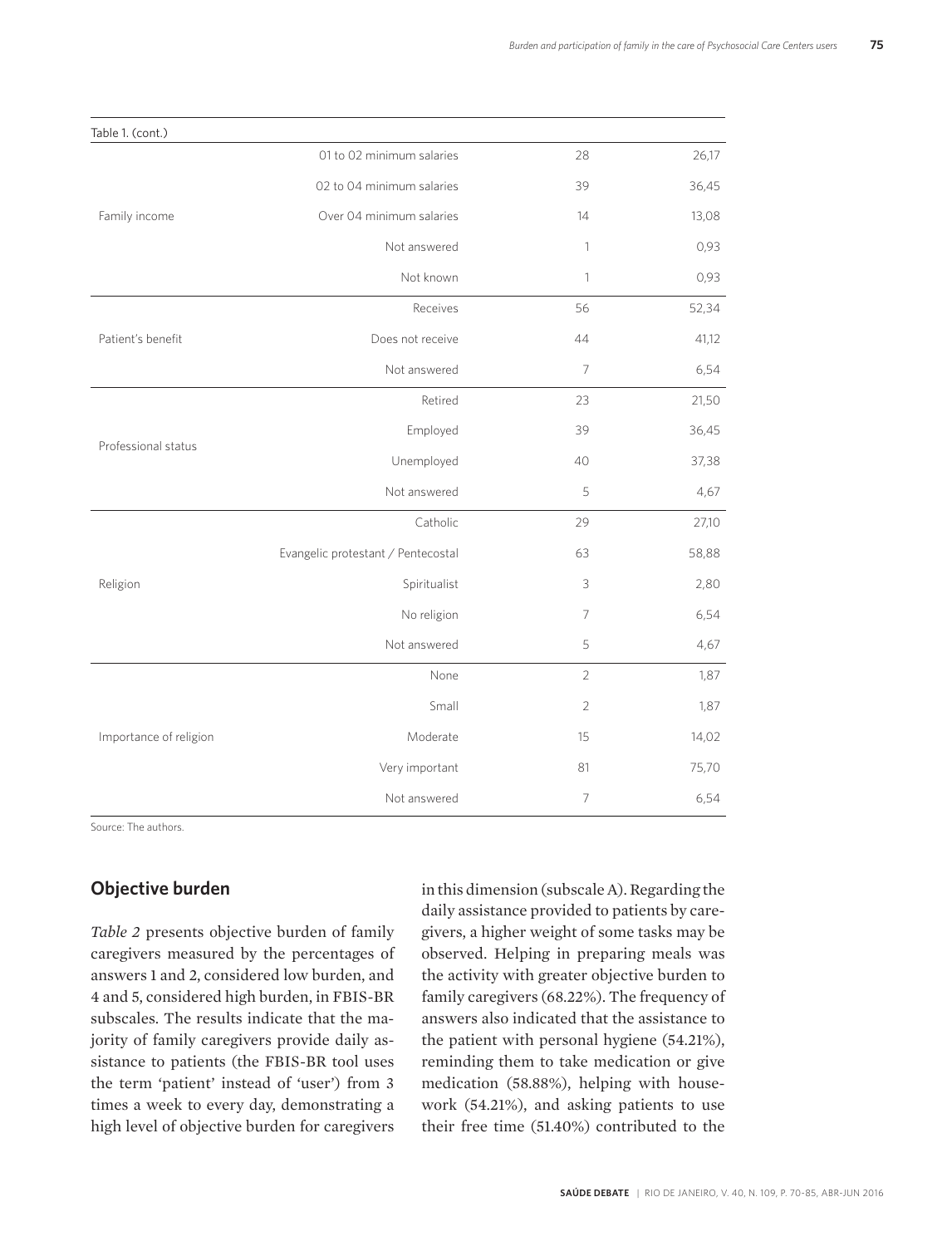objective burden. Comparatively, being responsible for the patients shopping (31.78%), accompanying in the transport (31.78%), helping in the administration of his/her own money (40.19%), and reminding about medical consultation (29.91%) determined a lower level of burden felt by family caregivers.

 When considering the supervision of the problematic behavior (subscale B), the results indicated that monitoring the patient's excessive smoking and/or drinking non-alcoholic beverage had the greatest responsibility for

the objective burden (43.93%). The aspects that contributed less to the burden were the supervision of auto-aggressive behavior and suicidal ideation (3.74%) and the use of illicit drugs (2.80%). The lower frequencies in this subscale may be explained by the fact that all users were under regular follow-up by mental health community services.

Regarding impacts on the caregiver's daily routine (subscale D), none of the items indicated contribution to the increase on the level of objective burden of the family caregivers.

#### Table 2. Objective family burden

| <b>Subscales</b>                          | <b>Items</b>                                               | <b>Answers</b><br>1 and $2*$ | Answer 3** | <b>Answers</b><br>4 and 5*** | <b>Not answered</b> |
|-------------------------------------------|------------------------------------------------------------|------------------------------|------------|------------------------------|---------------------|
|                                           | Hygiene                                                    | 37,38%                       | 8,41%      | 54,21%                       | 0,00%               |
| A. Assistance in<br>daily life            | Medication                                                 | 35,51%                       | 4,67%      | 58,88%                       | 0,93%               |
|                                           | Housework                                                  | 29,91%                       | 14,95%     | 54,21%                       | 0,93%               |
|                                           | Shopping                                                   | 47,66%                       | 17.76%     | 31,78%                       | 2,80%               |
|                                           | Meals                                                      | 19,63%                       | 8,41%      | 68,22%                       | 3,74%               |
|                                           | Transport                                                  | 40,19%                       | 26,17%     | 31,78%                       | 1,87%               |
|                                           | Money                                                      | 52,34%                       | 5,61%      | 40,19%                       | 1,87%               |
|                                           | Time use                                                   | 27,11%                       | 21,50%     | 51,40%                       | 0,00%               |
|                                           | Medical consultation                                       | 46,83%                       | 23,36%     | 29,91%                       | 0,00%               |
|                                           | Problematic behavior                                       | 54,21%                       | 19,62%     | 26,17%                       | 0,00%               |
|                                           | Demand excessive attention                                 | 43,93%                       | 18,89%     | 39,25%                       | 0,93%               |
| B. Supervision of<br>problematic behavior | Night disturbance                                          | 71,96%                       | 5,61%      | 21,50%                       | 0,93%               |
|                                           | Hetero-aggression                                          | 80,38%                       | 6,54%      | 13,08%                       | 0,00%               |
|                                           | Auto-aggression (suicidal ideation)                        | 91,59%                       | 4,67%      | 3,74%                        | 0,00%               |
|                                           | Excessive drinking                                         | 90,65%                       | 3,74%      | 2,80%                        | 2,80%               |
|                                           | xcessive smoking or drinking (Non-<br>-alcoholic beverage) | 33,64%                       | 22,43%     | 43,93%                       | 0,00%               |
|                                           | Drugs use                                                  | 94,39%                       | 1,87%      | 2,80%                        | 0,93%               |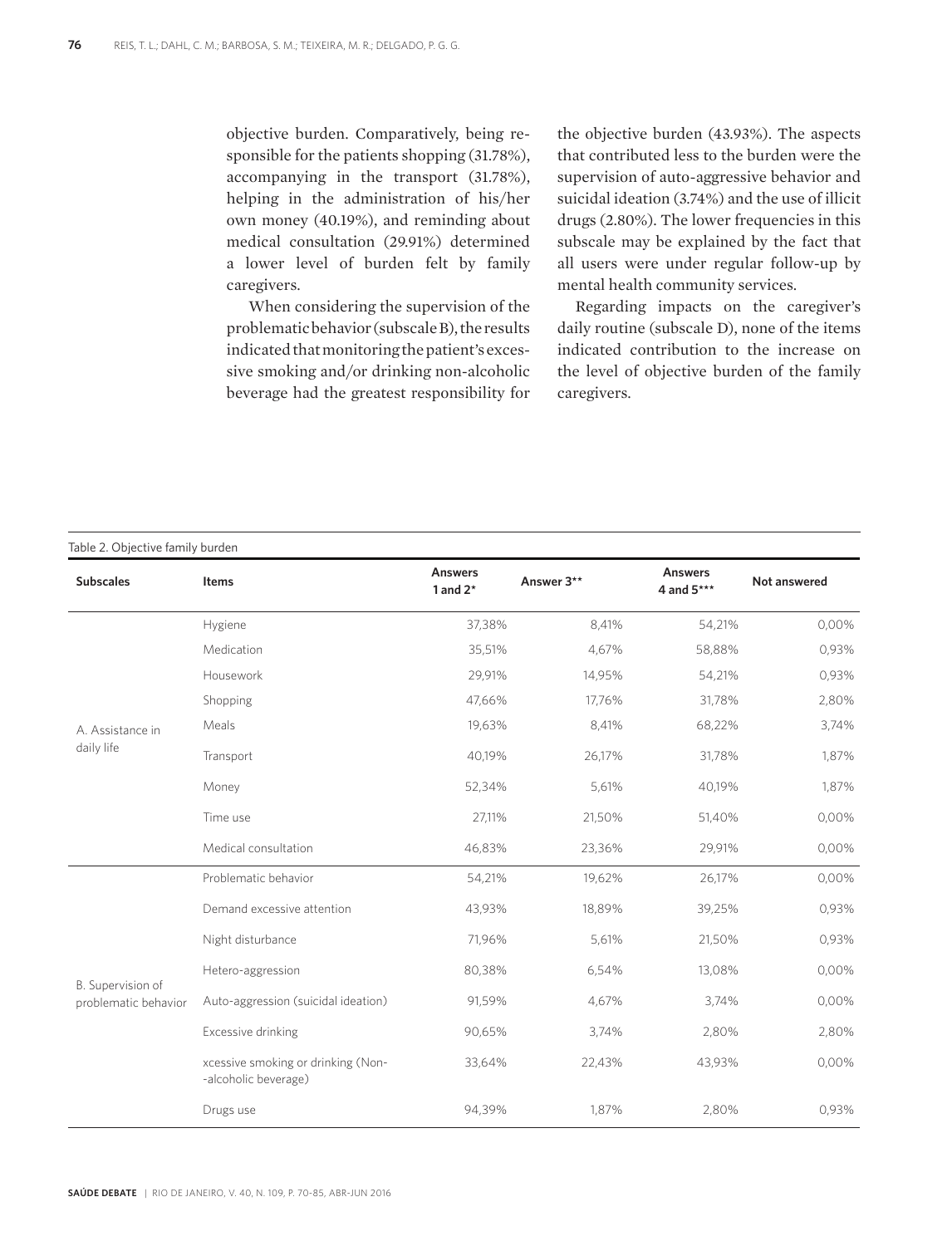| Table 2. (cont.)                             |                                              |        |        |        |       |
|----------------------------------------------|----------------------------------------------|--------|--------|--------|-------|
|                                              | Being delayed or missing<br>appointments     | 69,16% | 18.69% | 11.22% | 0.93% |
| D. Impact on<br>caregiver's<br>daily routine | Changes in caregiver's leisure               | 67.29% | 10.28% | 22.43% | 0,00% |
|                                              | Changes in household work/routine            | 60.75% | 14.95% | 24.30% | 0,00% |
|                                              | Reduction of care to other family<br>members | 60.75% | 12.15% | 27.10% | 0,00% |

Source: The authors.

\* 1 e 2: Never / less than once a week.

\*\* 3: Once or twice a week.

\*\*\* 4 e 5: From three to six times a week.

#### **Subjective burden**

*Table 3* registers the subjective burden experienced by the family caregivers. Subjective burden is considered high from the answers 3 and 4 to the items on daily assistance to the patient and supervision of problematic behavior. On items about the weight of expenses, impacts on caregiver's daily routines, and frequency of worries about the patient, the burden is considered high by answers 4 and 5.

It was possible to observe, as a very relevant fact, that the majority of family caregivers did not feel subjective burden when giving assistance on the patient's daily life (subscale A), despite the high frequency. The task that generated higher discomfort was housework assistance (45.80%); and the task that generated lesser discomfort was cooking for the patient or helping in the preparing meals (15.89%).

The analysis of results also demonstrated the high degree of subjective burden in the supervision of problematic behavior of patients (subscale B), although the frequency of this supervision was low. Monitoring the patient's excessive smoking and/or drinking non-alcoholic beverage (49.53%) and the problematic behavior (51.40%) were the items of higher discomfort to family caregivers. The generation of lesser discomfort came from monitoring the use of drugs and alcoholic drinking (no family caregiver demonstrated discomfort). It is necessary to remember that the PCCAODs were not included in the research.

When analyzing the perception that relatives have regarding the financial weight caused by the role of caregiver during the last year, the results show that the majority of relatives (46.73%) did not feel burdened in this aspect.

Regarding the permanent impact on the daily routine of the caregiver (item D2), the results indicate that the majority of relatives (80.37%) felt this impact on a high level, generating burden in their lives.

The worries with the patients (subscale E) were also items responsible for high subjective burden on relatives. The aspects that are responsible for the higher rates of worry to the relatives refer to the worries with the patient's physical safety (84.11%) and his/ her future (85.98%); whereas the aspects that generate less worries were the quality of the treatment (42.99%) and the housing conditions (44.86%).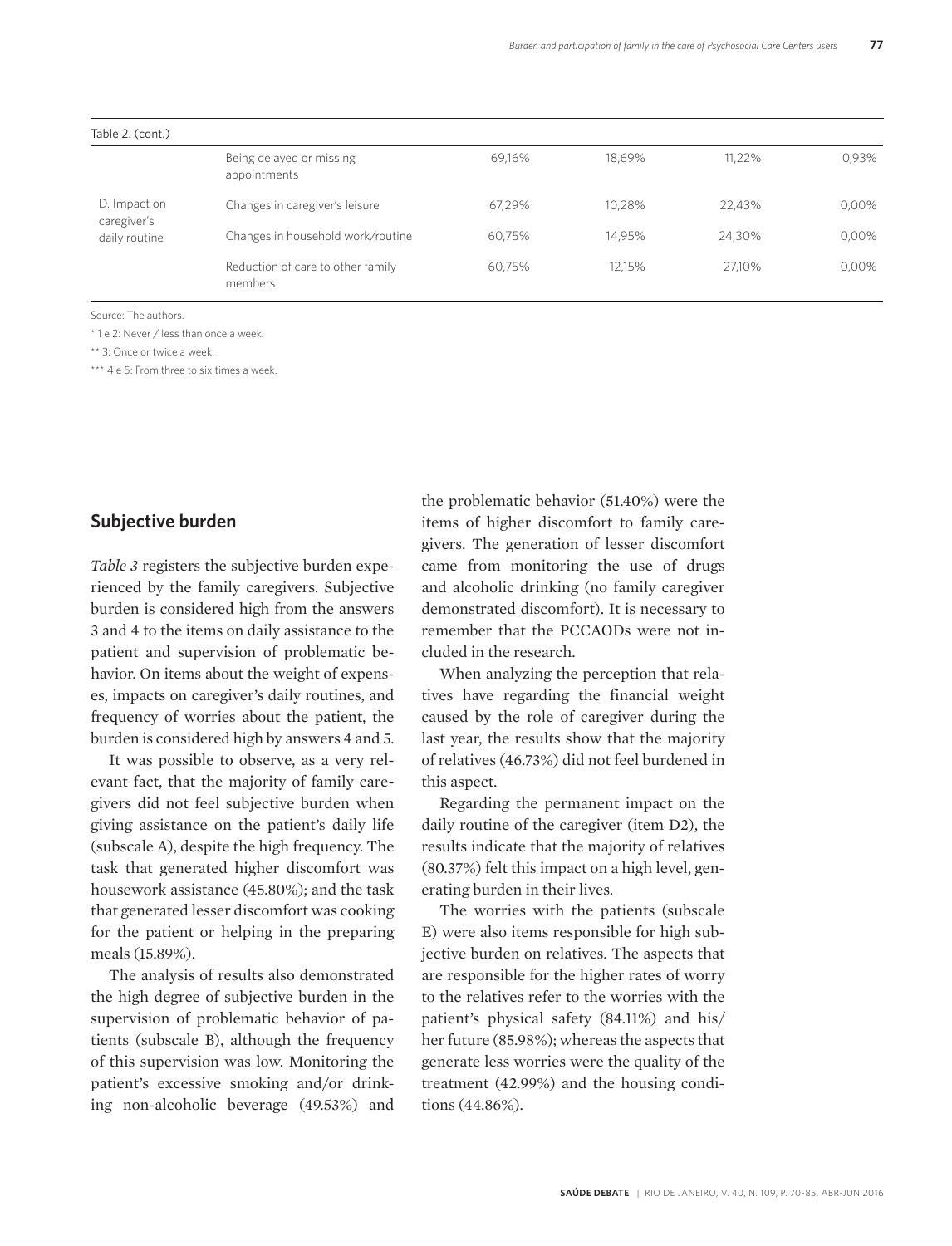#### Table 3. Subjective family burden

| <b>Subscales</b>                          | Items                                                     | <b>Answers</b><br>1 and $2^*$ | <b>Answers</b><br>3 and 4<br>or $3**$ | <b>Answers</b><br>4 and 5*** | No changes    | <b>Not</b><br>answered |
|-------------------------------------------|-----------------------------------------------------------|-------------------------------|---------------------------------------|------------------------------|---------------|------------------------|
|                                           | Hygiene                                                   | 31,78%                        | 36,45%                                |                              |               | 31,78%                 |
|                                           | Medication                                                | 38,32%                        | 31,78%                                |                              |               | 29,91%                 |
| A: Assistance in daily<br>life            | Housework                                                 | 28,97%                        | 45,80%                                |                              |               | 25,23%                 |
|                                           | Shopping                                                  | 37,38%                        | 24,30%                                |                              |               | 38,32%                 |
|                                           | Meals                                                     | 63,55%                        | 15,89%                                |                              |               | 20,56%                 |
|                                           | Transport                                                 | 47,66%                        | 22,43%                                |                              |               | 29,91%                 |
|                                           | Money                                                     | 28,97%                        | 25,23%                                |                              |               | 45,79%                 |
|                                           | Time use                                                  | 35,51%                        | 42,99%                                |                              |               | 21,50%                 |
|                                           | Medical consultation                                      | 34,58%                        | 31,78%                                |                              |               | 33,64%                 |
|                                           | Problematic behavior                                      | 9,35%                         | 28,04%                                |                              |               | 39,25%                 |
| B: Supervision of<br>problematic behavior | Demand excessive attention                                | 21,50%                        | 43,92%                                |                              |               | 34,58%                 |
|                                           | Night disturbance                                         | 8,41%                         | 37,78%                                |                              |               | 59,81%                 |
|                                           | Hetero-aggression                                         | 8,41%                         | 28,04%                                |                              |               | 63,55%                 |
|                                           | Auto-aggression (suicidal ideation)                       | 4,67%                         | 16,82%                                |                              |               | 78,50%                 |
|                                           | Excessive drinking                                        | 0                             | 10,28%                                |                              |               | 89,72%                 |
|                                           | Excessive smoking or drinking<br>(Non-alcoholic beverage) | 19,69%                        | 49,53%                                |                              |               | 31,78%                 |
|                                           | Drugs use                                                 | $\circlearrowright$           | 5,61%                                 |                              |               | 94,39%                 |
| C: Expenses                               | Weight of expenses with patient                           | 46,73%                        | 21,50%                                | 29,91%                       |               | 1,87%                  |
| D: Impact on<br>caregiver's daily routine | D2: Permanent impact on<br>caregiver's life               | 8,41%                         | 80,37%                                |                              | 9,35%         | 1,87%                  |
|                                           | Physical safety                                           | 9,35%                         | 6,54%                                 | 84,11%                       |               | 0,00%                  |
| E: Worries about the<br>patient           | Quality of treatment                                      | 42,99%                        | 18,69%                                | 38,32%                       |               | 0,00%                  |
|                                           | Social life                                               | 22,43%                        | 16,82%                                | 60,75%                       |               | 0,00%                  |
|                                           | Health                                                    | 11,21%                        | 15,89%                                | 71,96%                       |               | 0,93%                  |
|                                           | Residence                                                 | 44,86%                        | 10,28%                                | 43,93%                       |               | 0,93%                  |
|                                           | Finances                                                  | 23,36%                        | 9,35%                                 | 67,29%                       | $\frac{1}{2}$ | 0,00%                  |
|                                           | Future                                                    | 5,61%                         | 8,41%                                 | 85,89%                       |               | 0,00%                  |

Source: The authors.

\*For subscales A and B: 1 – Not at all / 2 – very little; when answer 1 is marked on objective burden scale, the same item should not be answered on subjective burden scale. For subscales C and E: 1 – Never / 2 – Seldom. For subscale D: 1 – Not once / 2 – Less than once a week.

\*\*For subscales A, B and D: 3 – A little / 4 – Very much. For subscale C: 3 – Sometimes.

\*\*\* For subscales C and E: 4 - Frequently / 5 - Always or almost always.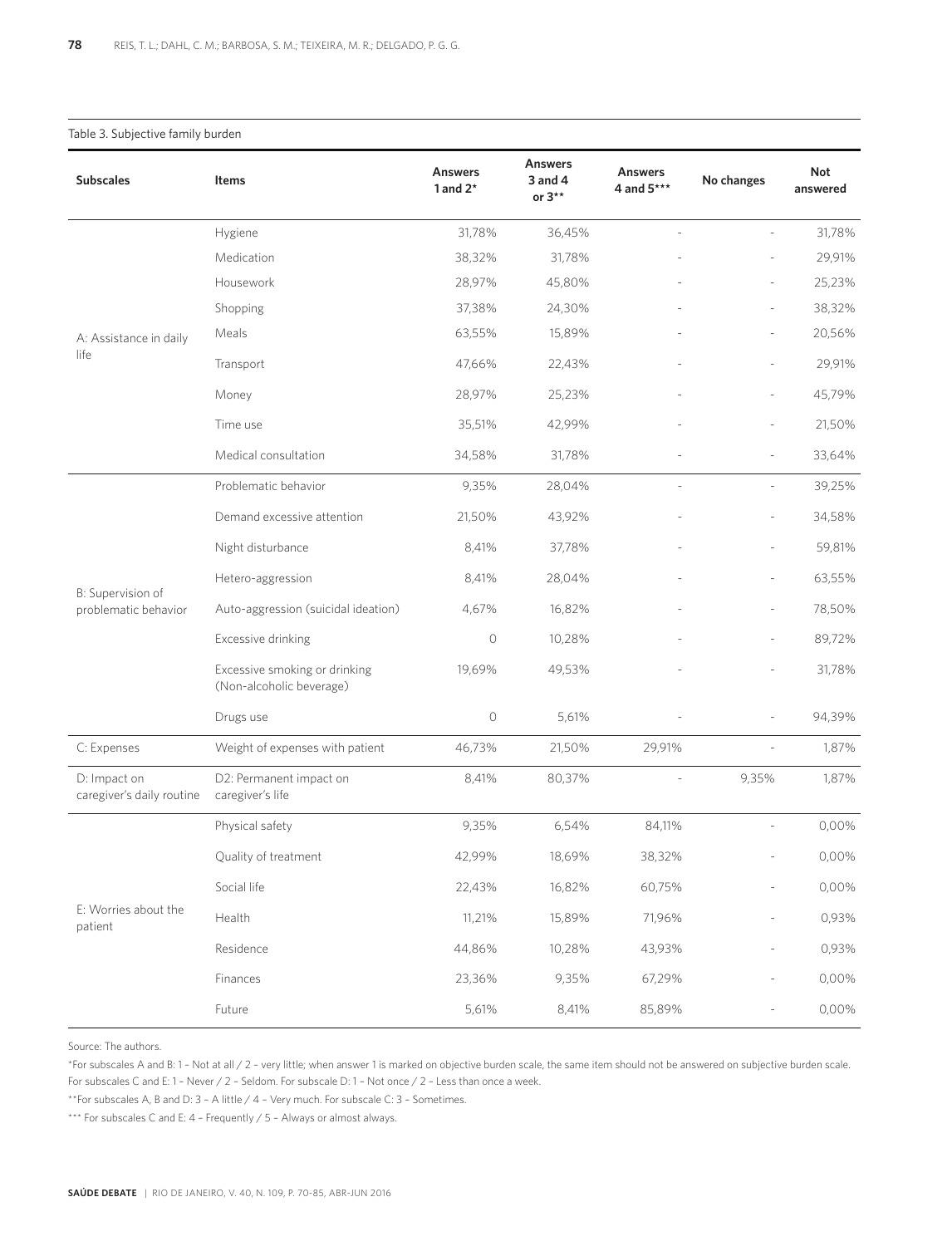### **Discussion**

In accordance with the literature on the subject, this study has identified that mothers are the main patients' caregivers, and they are the ones who experience greater burden comparing to other relatives (BARROSO; BANDEIRA; NASCIMENTO, 2007). Nolasco *et al.* (2014) observe that female relatives accumulate much housework, besides the care with the relative with mental disorder, thus increasing their burden. The authors also point out that those activities are commonly seen as women's work. According to Souza Filho *et al.* (2010), studies on the subject indicate that care relations have been historically constructed from gender division of labor, with social places being determined according to gender; therefore, care became a prevailing female role. The results of the present study corroborate the perception of that tendency, with the finding that the majority of caregivers are women, married, the kinship status being mainly of the patient's mother. Nolasco *et al.* (2014) also observe that this configuration is the result of a distribution of care by the members of families and it mirrors a typical pattern of obligation according to kinship, in which the parents and spouses would be the most involved in the tasks. Eloia *et al.* (2014) report in a survey on the subject how significant is the risk of becoming ill due to the burden in situations of unemployment, especially if the caregiver is a woman, who accumulates several roles (in long work hours) as mother, spouse, housewife, and caregiver, thus jeopardizing her self-care and leisure time.

The results show that the majority of caregivers lived with the user. According to Barroso, Bandeira and Nascimento (2007), this datum slightly differs from international studies with evidences that a large number of relatives does not live with the patient with mental disorder, when compared to the Brazilian context. Also to be stressed is the possibility that this aspect contributes to

increase the objective burden regarding care in assisting daily tasks, as observed in this study. The comparison with available data from other countries suggests that in Brazil it is more frequent to have the configuration 'family caregiver living with the user', a fact that deserves more accurate analysis. This phenomenon, if confirmed in further studies in Brazil, may perhaps be attributed to a cultural characteristic (higher availability for the care in the residential environment) or to the capacity of the care network and existing resources (insufficient number of residential services or other devices), or to both factors.

With the results obtained from this research, it was possible to observe that the objective burden was higher regarding the activities of assistance to the patient's daily life than the other tasks. Schein and Boeckel (2012) observe that this characteristic may result from the little participation of patients in those activities, the time involved, and the daily repetition. Regarding the subjective burden, supervising problematic behavior was responsible for greater discomfort. These data coincide with those from Barroso, Bandeira and Nascimento (2007), Schein and Boeckel (2012) e Nolasco *et al*. (2014).

There was a high subjective burden in the majority of relatives regarding the supervision of patients' problematic behavior and the worries about their safety and future. These data can alert mental health services about the need of special support for those dimensions that generate higher burden to relatives, namely how to tackle patients' problematic behavior. It is necessary to make interventions to give orientation to relatives on dealing with those more difficult behaviors that produce uneasiness. According to Delgado (2014), international experience points to health education, training to deal with daily situations, and the elaboration of solidarity and 'mutual help' techniques as devices for the reduction of burden and intra-family crisis, better adhesion of patients to treatment, and greater autonomy of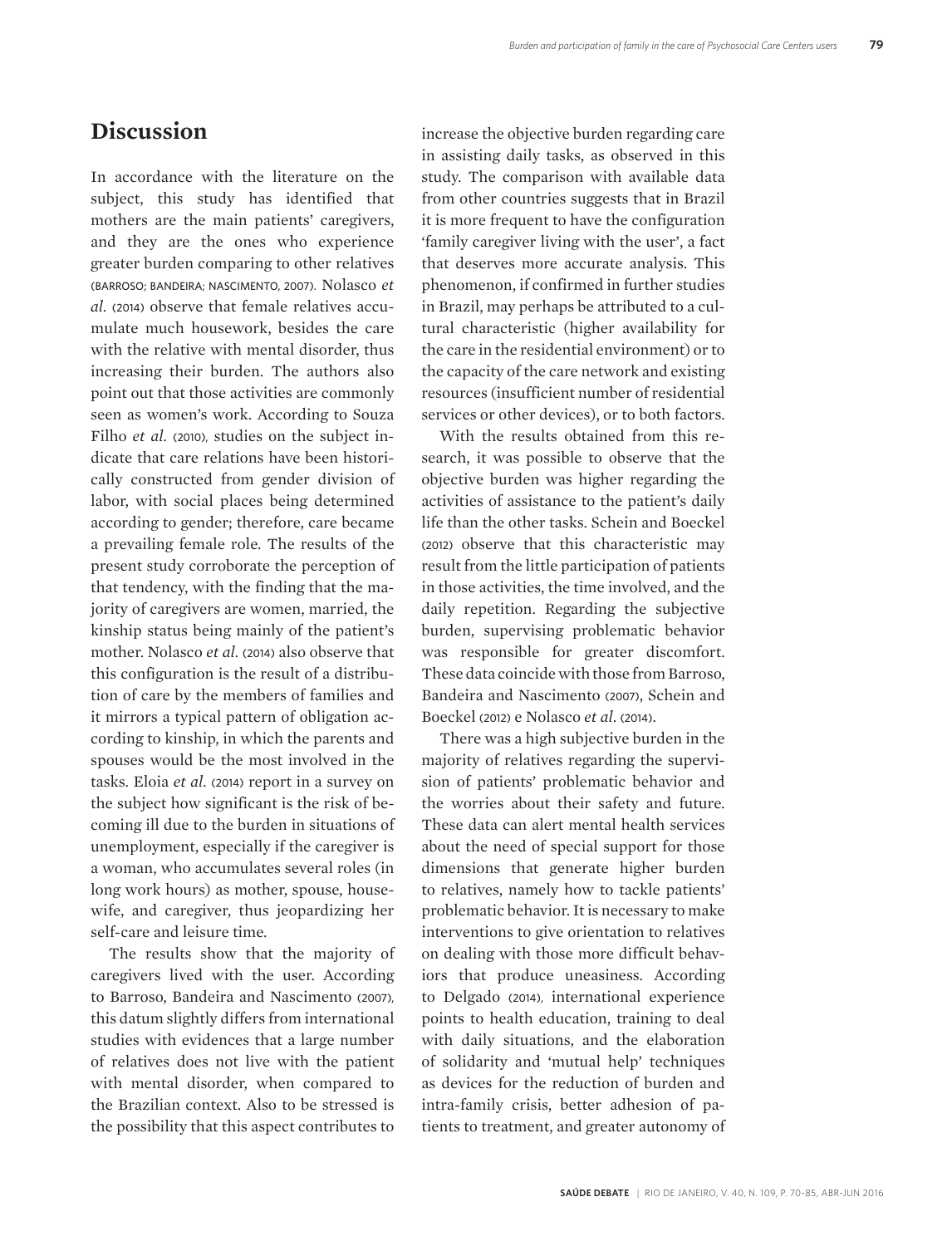relatives in face of follow-up requirements.

Regarding the tasks of assistance to the patient's daily life, there was a high frequency, though not responsible for high discomfort. Some studies point out that this characteristic may be considered as typical in Brazilian culture: the acceptance of tasks in the care of a relative, whether or not with some kind of disorder (BARROSO; BANDEIRA; NASCIMENTO, 2007). In the survey carried out by Eloia *et al.* (2014) it is stressed that even in face of burden, caregivers take satisfaction in the care of their relatives.

The need to ask the patient to use his/ her time was one of the tasks of assistance to daily life that generated a high degree of objective and subjective burden. This register may indicate not only the inactivity of many patients, but also the low efficacy of health services in proposing occupational and recreational activities to users, especially in the case of severe and persistent disorders. Those activities could expand the possibilities of improvement in the user's quality of life and contribute to lessen the burden felt by relatives.

It was also observed that the impacts on the caregiver's daily routine were not responsible for high rates of objective burden. Nevertheless, when observing the permanent impacts on that relative's life, there was a high degree of changes, both in social and professional aspects, leading to high subjective burden. According to Barroso, Bandeira and Nascimento (2007), the literature has been indicating this direction, underlying the fact that restrictions to leisure and social activities constitute the main permanent changes in the relatives' life. A study by Souza Filho *et al.* (2010) has also found permanent changes in the life of relatives, considering the professional, social or daily routine spheres, thus increasing the level of subjective burden. Eloia *et al.* (2014) point out other possible consequences of home care, such as the possibility of family disruption, caregiver's loneliness, and little opportunity

for jobs, leisure and resting.

It was observed that worries causing greater discomfort to relatives are related to the patient's future and physical safety (BARROSO; BANDEIRA; NASCIMENTO, 2007; SOUZA FILHO *et al.*, 2010). There is a recurrent complaint related to the worry about how the patient's life would be in case of the family caregiver's death, and the data collected in the present study corroborate the registers available in the literature on the subject. Delgado (2014) refers to the presence, in the narrative of relatives, of the theme of fear, expressed by caregivers regarding their own aging and the possibility that they will no longer be alive to take care of the user.

The majority of relatives do not demonstrate a high degree of worry about the patient's housing. This may be related to the fact that the majority of relatives taking part in this research lives with the patient and owns the residence (despite the majority belonging to low-income families, as previously mentioned).

According to the results of this analysis, it is also noteworthy that the majority of relatives did not report worries about the quality of the treatment provided by the 19 PCCs that took part in the research. This fact suggests that the caregivers trust the mental health service and the team responsible for the patients' follow-up. Moreover, in the socio-demographic questionnaire, the majority of relatives reported on the easy physical access to the PCCs (less than 30 minutes away from the residence). In this aspect, the proposal of the mental health policy regarding the creation of care services territorially near the patients, thus facilitating the treatment, may be considered partially successful. The studies by Almeida *et al.* (2010) show evidences that the caregivers highlight the treatment at the PCCs as a possibility to reduce the burden, believing that the adequate treatment reduces the patient's dependency due to the improvement in the symptomatology. Brazilian studies (WAIDMAN;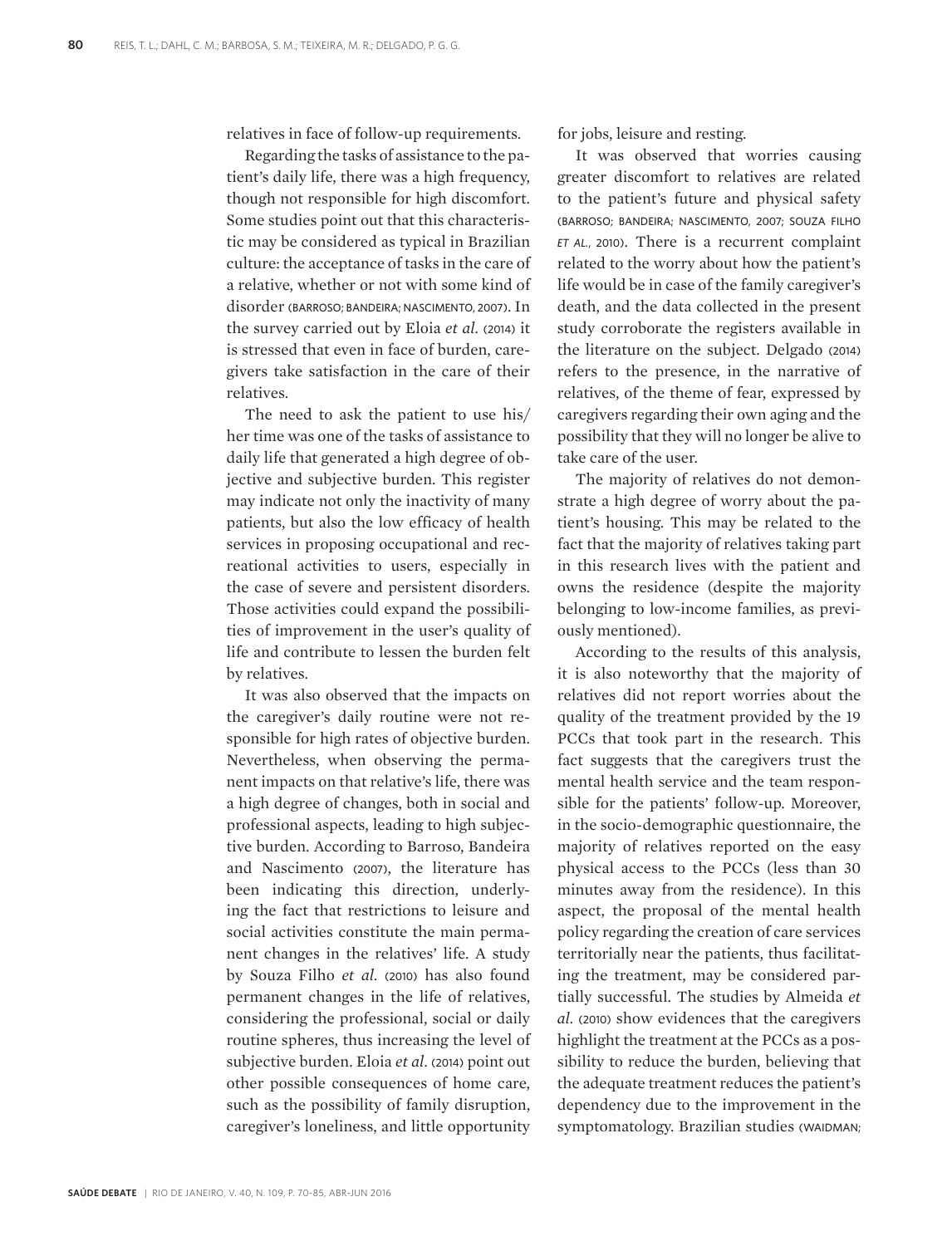JOUCLAS; STEFANELLI, 2002; BARROSO; BANDEIRA; NASCIMENTO, 2007), present accounts of relatives who wished that the patients would stay at home, receiving community treatment, even in situations of fragile economic structure and in cases of complex care.

The results of this research show that the majority of users receive some kind of financial support, which in many cases is used to complement the family income. Barroso, Bandeira and Nascimento (2009) report that, differently from international findings, the majority of Brazilian psychiatric patients have some kind of own income, and the main one is the invalidity pension. But there is still a high degree of worry from the caregiver regarding the patient's financial subsistence in his/her absence; other studies have pointed to this worry, especially when the patient has no financial means for subsistence (BARROSO; BANDEIRA; NASCIMENTO, 2009). Even when the patient receives his/her own money, there are still many cases in which the family is responsible for the management of this resource. There are also situations in which those financial benefits are not sufficient to cover all costs and, therefore, the patient is financially dependent on the family. It is noteworthy that, though being a minority (41.12%), a large parcel of patients receives no kind of financial benefit.

Studies on the subject of financial burden (KOGA; FUREGATO, 2002; ALMEIDA *et al.*, 2010) report situations in which the patient, after becoming ill, stopped contributing to the family income or reduced the contribution. There is also the aggravating situation of cases in which the family caregiver must stop working to take care of the patient. Koga and Furegato (2002), referring to schizophrenia, highlight that the mental disorder manifests in early age and is chronic, and therefore it produces an impact on the decrease or the loss of the patient's productive capacity, causing onus to the family.

The data collected in this study point to the strong presence of religiosity in the life of family caregivers of psychiatric patients (only 6.54% answered having no religion) and the importance of it (only 1.87% answered having no importance). Barroso, Bandeira and Nascimento (2009) found a lower degree of burden when the relative took part in religious activities and had leisure at home. The authors also observe that in empirical studies and literature surveys, religious practices are the main strategy adopted by relatives to face the situation in the Brazilian context. These items contribute to alleviate the subjective burden. These data also appear in the studies carried out by Bandeira and Barroso (2005), in which relatives mentioned religion as a source of support and one of the strategies adopted by those who help to feel better in the condition of caregivers. Eloia *et al.* (2014) also highlight religion and spirituality as factors of support to the family.

The results suggest the importance of dedicating attention and space to help the family in their difficulties, thus minimizing the burden and improving the quality of life. According to Falloon (2003), the sheer fact of convening regular family meetings in which the relatives are stimulated to talk openly about their tensions and strategies to deal with their most urgent problems, seems to have had a quite substantial therapeutic impact in a number of cases. Mielke *et al.* (2009) highlight that the family may also play an important role in the user's treatment, as a partner in the therapeutic follow-up, and in this sense facilitate social inclusion. The authors state that when the family is well received and informed, they become allies in the user's deinstitutionalization. The relationship of the family with the service helps the professionals' work and also favors the relatives in the work with the user. The relatives that were interviewed for this study were engaged in a project of health education and support to protagonism, and this participation seems to have had a positive influence in managing the burden. As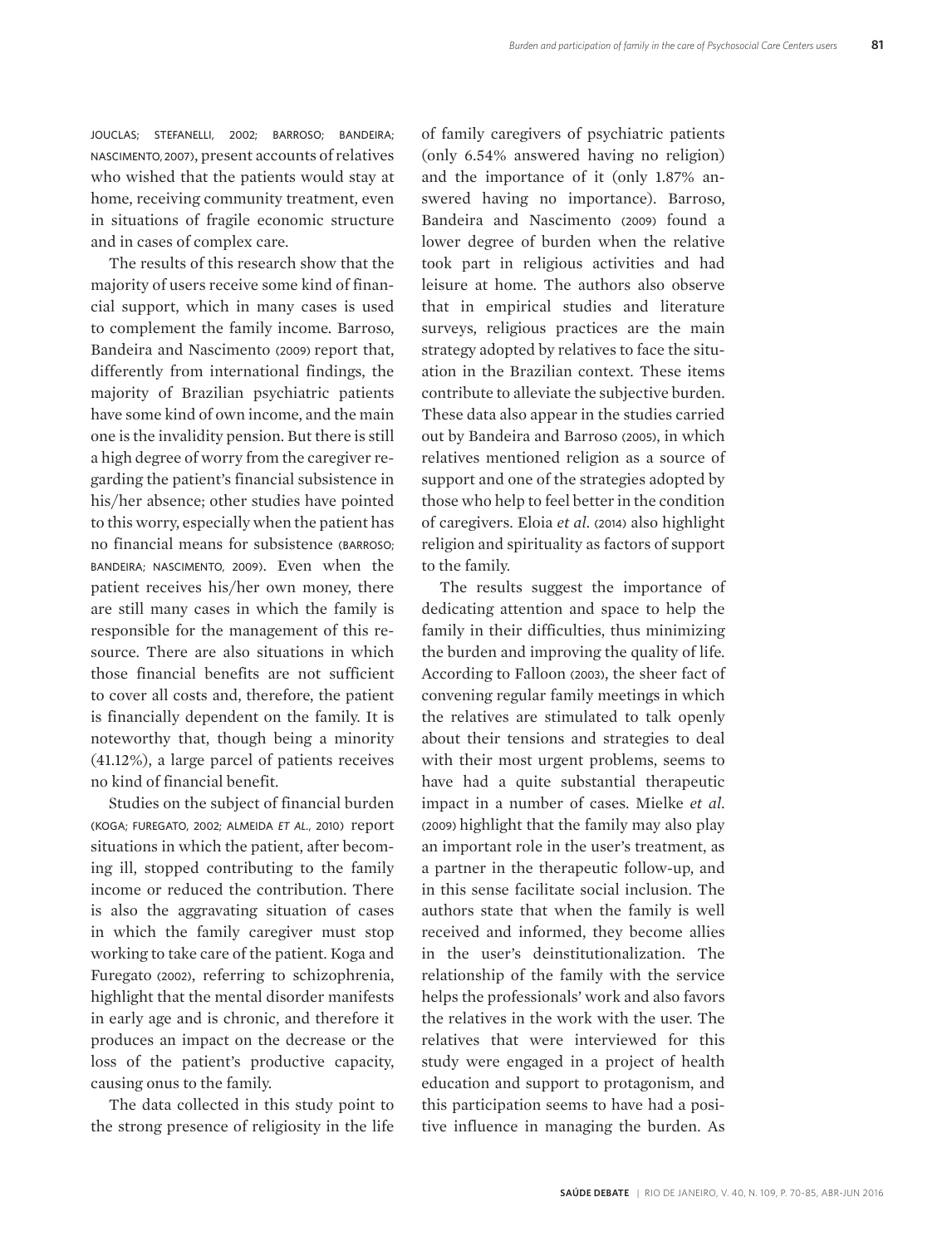previously pointed out, Delgado (2014) highlights that the family involvement in health education projects – that aim to clarify questions related to becoming ill and to promote the sharing of knowledge and experiences – presents positive results and helps in the strategies of care; nevertheless, there is a complaint about the lack of this kind of initiative in the services. The author also stresses that the PCCs must make a reflection about the relationship between the service professionals and the relatives, as clients or as partners in the care. According to Eloia *et al.* (2014), many phenomena related to the burden could be better managed if there would be an adequate guidance to family members. Olschowsky and Schrank (2008) highlight that the care should be a collective action shared between the health team and the family, to promote the user's autonomy, reconquering his/her citizenship and place in society.

The researches in the area highlight the importance of the relative's empowerment in face of the issues of the patient's treatment. According to Vasconcelos (2013), empowerment is the greater power and personal and collective autonomy of subjects and/ or social groups, especially those submitted to relations of oppression, submission and social discrimination. In the sphere of mental health, the concept of empowerment is related to self-care, mutual help initiatives, changes in the culture regarding mental disorder in the society, and the defense of rights. Alves, Oliveira and Vasconcelos (2013) also highlight the participation and organization of relatives regarding users, in the sense of the care in the substitute services and also in the strategies of defense of rights and participation in social movements. The changes proposed by the mental health reform point to a condition of greater action of the family, that is convened to be co-responsible, together with the service professionals, for the patient's care and psycho-social rehabilitation (DIMENSTEIN *et al.*, 2010). In the 1960s, Franco

Basaglia already defended the strengthening of the bonds between family and health professionals (DIMENSTEIN *et al.,* 2010; BASAGLIA, 1985). Bandeira *et al.* (2011) state that when assessing the treatment provided to the user of a health service it is crucial to include the family caregiver, because this generates a sense of empowerment and may produce a decrease in the level of burden. The family is, thus, called to act together with the health team, but also receives a place of its own, so it may expose all the difficulties and uncertainties faced in the role of caregiver.

Dimenstein *et al.* (2010) remind that the families have been, for many years, separated from the user and in some cases even made guilty for the disease; thus, bringing them back to the service deserves a specific care. The authors also reflect about an imperative of family participation in the activities previously defined by the service, which requires time availability from the subject; this results in burden increase, because some relatives report that they would like to have more participation, but there is lack of time and preparation. The incorporation of the family should be made confortable and welcoming, because there is the fear and uncertainty in face of the unknown, which is the mental disorder. The empowerment may be achieved, not thru the authoritarian convene to the participation of the family, but rather with the increase of self-esteem and autonomy, the stimulus to create projects with the family's protagonism, the elaboration of information booklets that clarify about the rights of people with mental disorders, and the strengthening of associations and cooperatives of families and users, among others (ALVES; OLIVEIRA; VASCONCELOS, 2013).

## **Final considerations**

This study presents a number of limitations. It is an exploratory and descriptive study, which does not utilize stratified sample of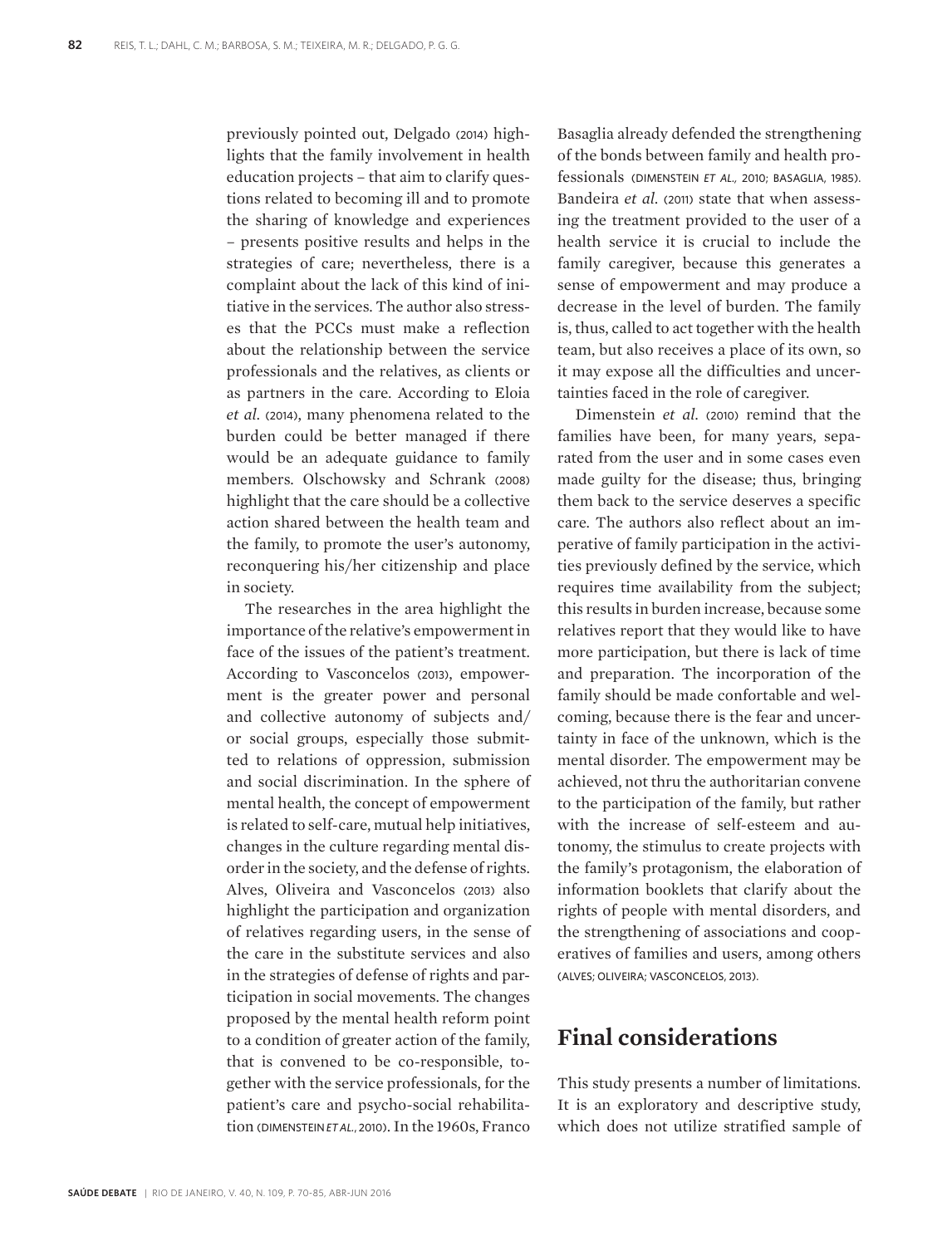family caregivers, thus not permitting the extrapolation of findings to all family caregivers of PCCs. Nevertheless, considering that the recruitment was made in all the PCCs of the region under study, thru the family meetings, it can be stated that the group of participants is, in some degree, representative of the entirety of family caregivers of those services under study. There is also the limitation of the instrument of data collection, which in some aspects is not sufficiently comprehensive or clear, though it certainly is a useful and objective questionnaire that has been validated in Brazil.

The results shown here may contribute to extending the study about the subject of burden experienced by family caregivers of patients with psychiatric disorders and, therefore, improve the model of assistance offered by the mental health services and expand the contribution to public policies that are solidary with the proposals of the Brazilian Mental Health System Reform. The study may contribute to the reflection about the user's psychosocial rehabilitation and the importance of the insertion of the family caregiver in the treatment in a broad,

informed and participative way.

The bibliography survey demonstrates that the mental health services still lack regular actions that aim to inform the family caregivers, especially in regard to problematic behavior related to the disorders, to help with the management of those situations. It also demonstrates the importance of empowerment as a strategy to promote autonomy and to help in the social reinsertion. This approach could contribute to the daily issues of family caregivers, diminishing the experienced burden.

The strategies used by mental health do not as yet contemplate the family caregiver in a comprehensive way and do not adequately enhance the role of the caregiver. It is necessary to look at this segment, its contributions, the difficulties faced, and above all its importance in the process of the user's care. Therefore, there is an urgent need to develop public policies and practices of community care that are inclusive in the benefit of family caregivers, such as groups of health education, groups of mutual help, domiciliary visits, and assistance in the development of strategies to face the burden.  $\blacksquare$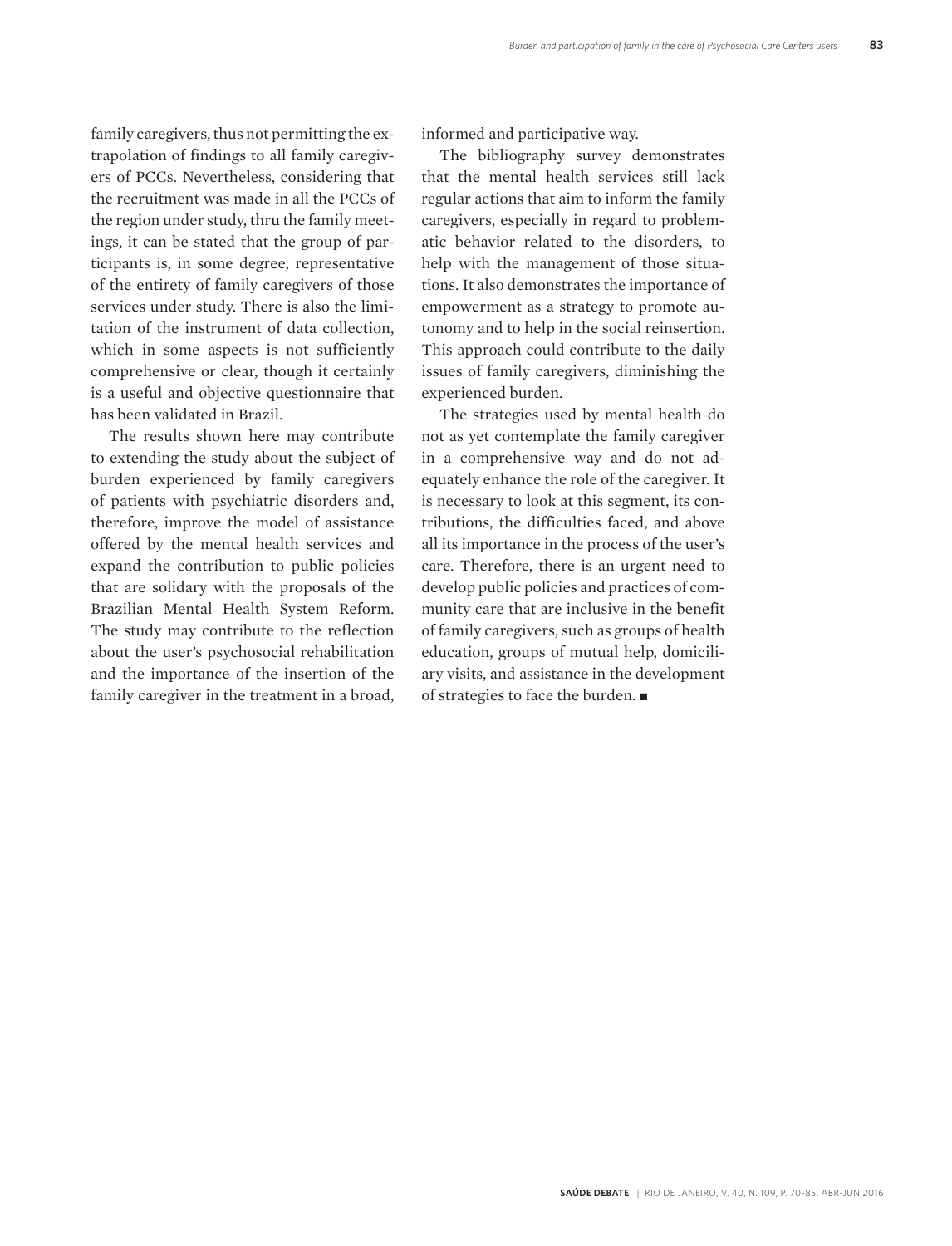#### **References**

ALMEIDA, M. M. *et al.* A sobrecarga de cuidadores de pacientes com esquizofrenia. *Revista de Psiquiatria do Rio Grande do Sul,* Rio Grande do Sul, v. 32, n. 3, p. 73- 79, 2010. Disponível em: <http://www.scielo.br/scielo. php?pid=S0101-81082010000300003&script=sci\_ arttext>. Acesso em: 10 out. 2014.

ALVES, T. C.; OLIVEIRA, W. F.; VASCONCELOS, E. M. A visão de usuários, familiares e profissionais acerca do empoderamento em saúde mental. *Physis,* Rio de Janeiro, v. 23, n. 1, p. 51-71, 2013. Disponível em: <http://www.scielo.br/scielo.php?pid=S0103- 73312013000100004&script=sci\_arttext>. Acesso em: 10 out. 2014.

BANDEIRA, M.; BARROSO, S. M. Sobrecarga das famílias de pacientes psiquiátricos. *Jornal Brasileiro de Psiquiatria,* Rio de Janeiro, v. 54, n. 1, p. 34-46, 2005. Disponível em: <http://www.ufsj.edu.br/portal2 repositorio/File/lapsam/Sobrecarga%20de%20 familiares%20cuidadores%20de%20pacientes%20 psiquiatricos.pdf>. Acesso em: 10 out. 2014.

BANDEIRA, M.; CALZAVARA, M. G. P.; VARELLA, A. A. B. Escala de sobrecarga dos familiares de pacientes psiquiátricos: adaptação transcultural para o Brasil (FBIS-BR). *Jornal Brasileiro de Psiquiatria,* Rio de Janeiro, v. 54, n. 3, p. 206-214, 2005.

BANDEIRA, M. *et al.* Satisfação de familiares de pacientes psiquiátricos com os serviços de saúde mental e seus fatores associados. *Jornal Brasileiro de Psiquiatria,* Rio de Janeiro, v. 60, n. 4, p. 284-93, 2011. Disponível em: <http://www.ipub.ufrj.br/portal/ jbp/60/04/09\_JBP\_60\_4.pdf>. Acesso em: 8 out. 2014.

BARROSO, S. M.; BANDEIRA, M.; NASCIMENTO, E. Sobrecarga de familiares de pacientes psiquiátricos atendidos na rede pública. *Revista de Psiquiatria Clínica,* São Paulo, v. 34, n. 6, p. 270-277, 2007. Disponível em: <http://www.scielo.br/pdf/rpc/v34n6/ v34n6a03.pdf>. Acesso em: 5 out. 2014.

Fatores preditores da sobrecarga subjetiva de familiares de pacientes psiquiátricos atendidos na

rede pública de Belo Horizonte, Minas Gerais, Brasil. *Caderno de Saúde Pública,* Rio de Janeiro, v. 25, n. 9, p. 1957-1968, 2009. Disponível em: <http://www. scielo.br/scielo.php?script=sci\_arttext&pid=S0102- 311X2009000900010>. Acesso em: 8 out. 2014.

BASAGLIA, F. (Org.). *A Instituição negada:* relato de um hospital psiquiátrico. Rio de Janeiro: Graal, 1985.

DELGADO, P. G. Sobrecarga do cuidado, solidariedade e estratégia de lida na experiência de familiares de Centros de Atenção Psicossocial. *Physis,* Rio de Janeiro, v. 24, n. 4, p. 1103-1126, 2014. Disponível em: <http://www.scielo.br/pdf/physis/v24n4/0103-7331 physis-24-04-01103.pdf>. Acesso: em 12 dez. 2014.

DIMENSTEIN, M. *et al.* Estratégia da Atenção Psicossocial e participação da família no cuidado em saúde mental. *Physis,* Rio de Janeiro, v. 20, n. 4, p. 1209-1226, 2010. Disponível em: <http:// www.scielo.br/scielo.php?script=sci\_arttext&pid =S0103-73312010000400008>. Acesso em: 5 out. 2014.

ELOIA, S. C. *et al.* Sobrecarga do cuidador familiar de pessoas com transtorno mental: uma revisão integrativa. *Saúde em Debate,* Rio de Janeiro, v. 38, n. 103, p. 996-1007, 2014. Disponível em: <http:// www.scielo.br/pdf/sdeb/v38n103/0103-1104 sdeb-38-103-0996.pdf>. Acesso em: 14 jan. 2015.

FALLOON, I. R. H. Family interventions for mental disorders: efficacy and effectiveness. *World Psychiatry,* Nova Zelândia, v. 2, n. 1, p. 20-28, 2003. Disponível em: <http://www.ncbi.nlm.nih.gov/pmc/articles/ PMC1525058/pdf/wpa020020.pdf>. Acesso em: 12 dez. 2014.

KOGA, M.; FUREGATO, A. R. Convivência com a pessoa esquizofrênica: sobrecarga familiar. *Revista Ciência, Cuidado e Saúde,* Maringá, v. 1, n. 1, p. 69- 73, 2002. Disponível em: <http://www.periodicos. uem.br/ojs/index.php/CiencCuidSaude/article/ view/5656/3596>. Acesso em: 8 out. 2014.

MIELKE, F. B. *et al.* Avaliação de um serviço